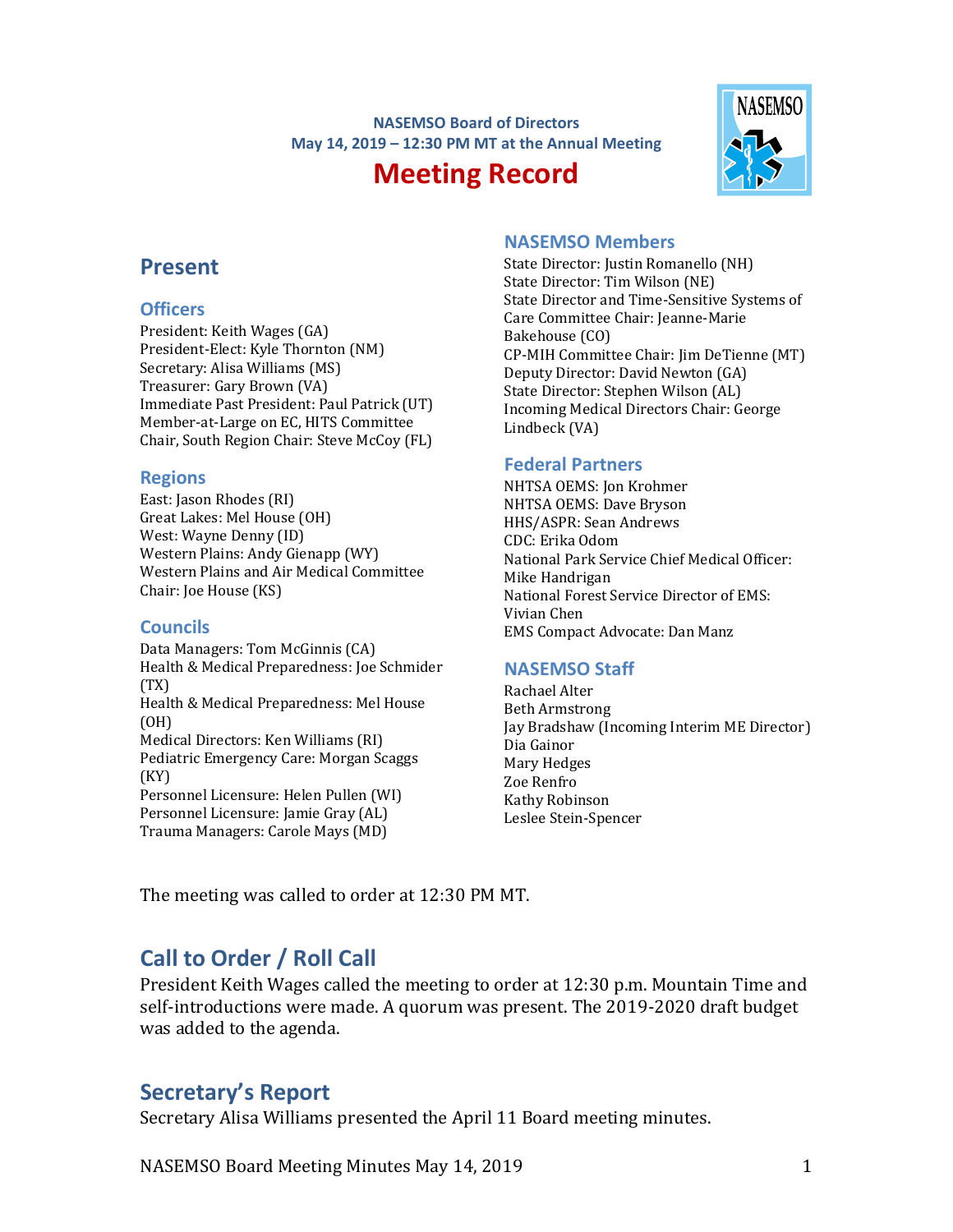**ACTION:** Steve McCoy moved, and Andy Gienapp seconded, to approve the minutes as distributed. The motion passed unanimously.

Alisa reported on Executive Committee (EC) activities over the past month.

- The EC submitted a statement in response to a request for input on the National EMS Education Standards and Instructional Guideline Revision.
- The NREMT requested NASMESO nominate a representative for their international reviewer project, and the EC suggested David Newton, Kyle Thornton, and Alisa Williams.
- The Brain Attack Coalition (BAC) requested a letter of support for their symposium.
- NREMT offered to sponsor up to five NASEMSO regional meetings for \$5,000 total.
- The EC reviewed and approved Dia's upcoming travel.

## **Treasurer's Report**

## **Financial Performance**

Treasurer Gary Brown noted the financial handouts are available to the Board online. Gary reported NASEMSO was 10 months into the fiscal year, with an interim April 2019 operational income of \$1,068,589 versus a 12-month budget of \$1,394,370. The interim operational expenses were \$1,023,052 versus a twelvemonth budget of \$1,514,355. The net income as of the end of April was \$75,845 increased since the end of March.

Gary confirmed performance is looking good; the association will continue to keep expenses in check and manage the situation well; and NASEMSO may end the year outside of the red.

## **2019-2020 Budget**

Gary Brown reported he met with Beth Armstrong, Anne Kasputis, and Dia Gainor in April to finalize the 2019-2020 budget. After line-by-line examination and critique, they developed the proposed budget that was distributed to the Board. Gary noted one focus was to maintain NASEMSO's public presence through staff travel.

Joe Schmider suggested NASEMSO consider local members to represent the Association at meetings. Gary and Keith confirmed that NASEMSO does so, when the appearance purpose/topic allows. Gary noted that, each month, the EC approves a 3 month project of Dia's travel.

Gary noted NASEMSO must be fiscally cautious given reduced federal funding expectations. Gary reported we have seen benefits from our new Strategic Partnerships Director through revenue and sponsor commitments.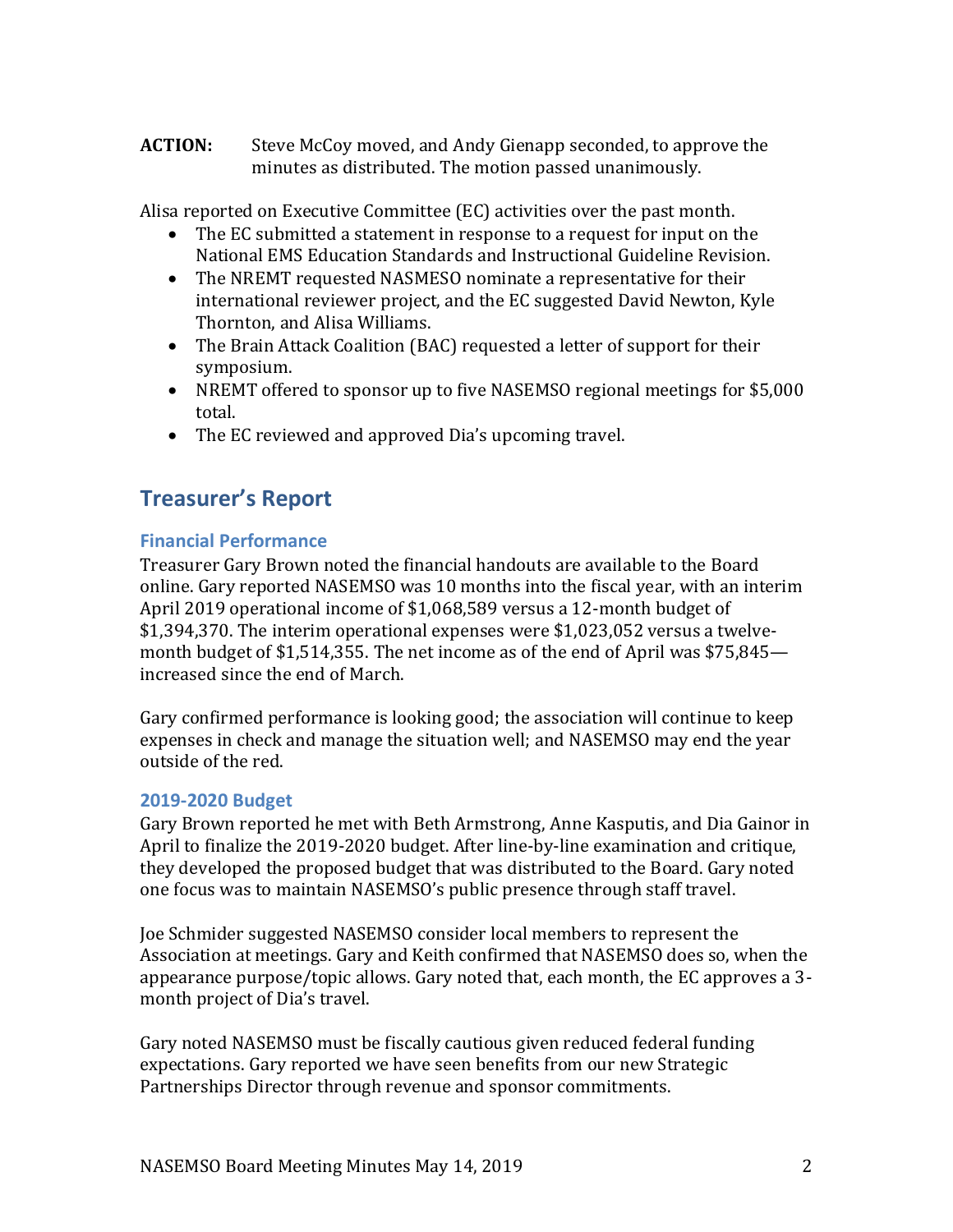**ACTION:** Helen Pullen moved, and Mel House seconded, to accept the Treasurer's Report and recommend the 2019-20 draft budget for approval by the membership. The motion passed unanimously.

## **NASEMSO Investment Policy**

Gary reviewed the investment policy as distributed, noting it details the responsibilities of the Board and is based on standard association practices.

**ACTION:** Helen Pullen moved, and Steve McCoy seconded, to accept the investment policy as presented by Gary. The motion passed unanimously.

## **NASEMSO Reserves Policy**

Gary noted the new policy for the management of reserves includes the requirement to maintain reserves no less than 50% of annual operating expenses. In the event that reserves drop below 40%, the Board may direct the Management Counsel to cap funding for new projects.

**ACTION:** Andy Gienapp moved, and Jason Rhodes seconded, to accept the reserves policy as presented by Gary. The motion passed unanimously.

## **Federal Partner Updates**

## **CDC**

Erika Odom greeted the Board and introduced her work with the Coverdell National Acute Stroke Program, a quality improvement initiative looking at the stroke continuum of care.

## **ASPR**

Sean Andrews reported that ASPR will launch a national disaster pediatric initiative, to include 3 million dollars each to two pediatric disaster centers of excellence that must include deployment capability and telemedicine.

## **NHTSA OEMS**

Jon Krohmer reported the meeting between NHTSA, the Data Managers Council, and the State Directors was a success. Jon expressed thanks for NHTSA's relationship with NASEMSO and noted a few staff updates:

- Jeremy Kinsman left the NHTSA Office of EMS.
- Eric Chaney will assume the majority of NEMSIS responsibilities.
- Kate Elkins is a practicing paramedic who will work with Laurie Flaherty on 911 issues.
- Katharyn Kryda and Leslie Carson are public health fellows.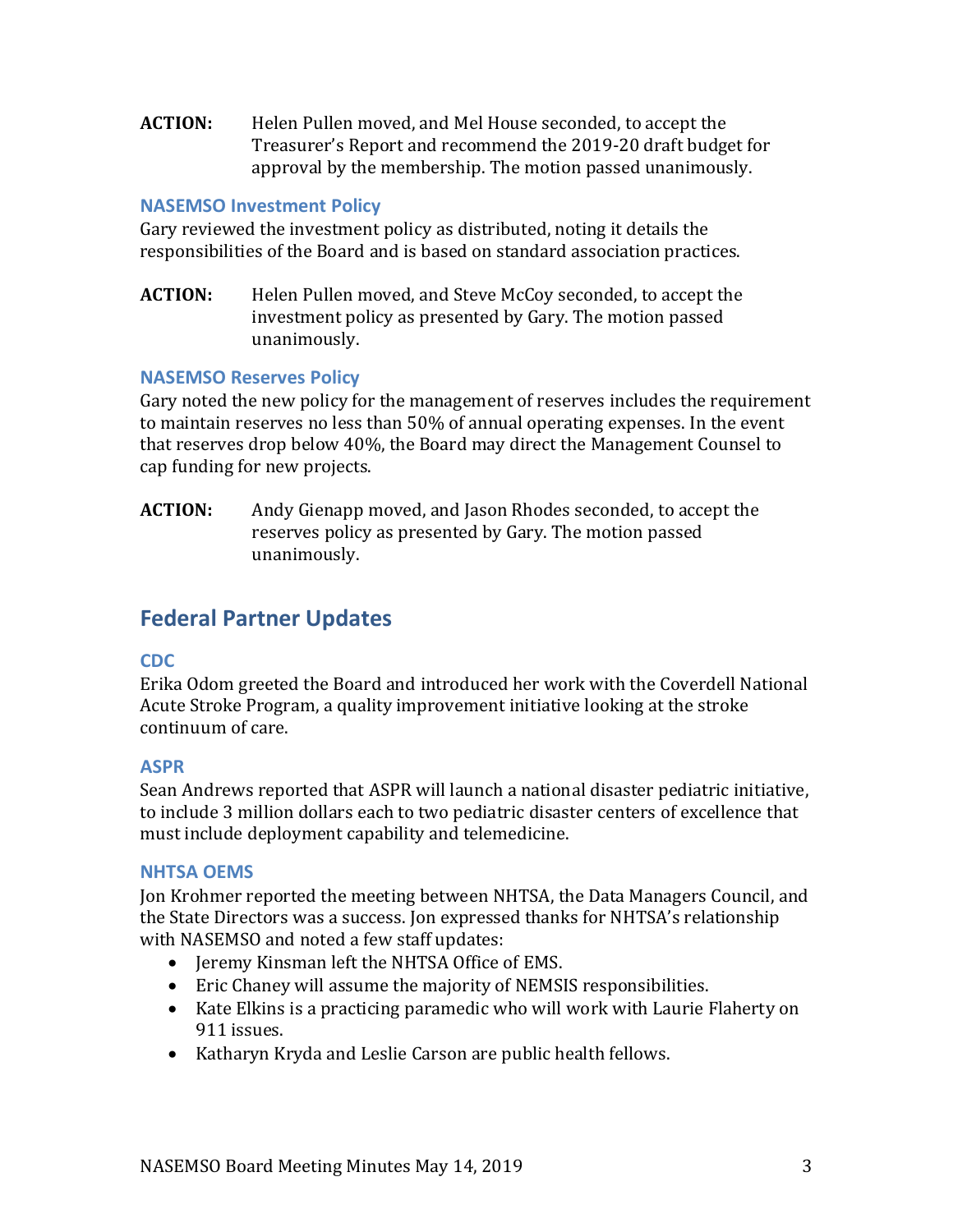#### **National Park Service**

Mike Handrigan, Chief Medical Officer for the National Park Service, reported 200 national parks have EMS programs (mostly BLS EMTs with some EMRs) that provide EMS care to the visiting public and employees. The EMS programs are locally managed and integrated with the states.

#### **National Forest Service (NFS)**

Vivian Chen, the new Director of EMS for the National Forest Service, reported the NFS has decided to join with the National Park Service's existing EMS system. The National Forest Service is mapping their regions to overlap with NPS medical advisors in each state.

## **EMS Compact Report**

Joe Schmider thanked NASEMSO for their support of the EMS Compact, noting it includes 18 states with more on the way. Joe reported the Compact will have a work session Thursday after the NASEMSO Business Meeting and meet again on Friday morning near the Utah state capitol, with the expectation to finish the rules on Friday. Joe invited the Board to join the HMPC meeting to discuss the national ambulance contract with a FEMA representative.

## **ASMI 2018-19 Performance Evaluation**

Keith reported that NASEMSO conducts an annual evaluation wherein Management Counsel Beth Armstrong individually interviews each Board member about ASMI's performance. Keith was pleased to report each Board member provided positive feedback and no corrective actions were identified. Beth thanked the Board for their input and encouragement, and Keith thanked NASEMSO staff for their work.

## **Executive Director's Report**

#### **NHTSA Naloxone Evidence-Based Guideline**

Mary Hedges and Principal Investigator Dr. Ken Williams summarized project outcomes and deliverables. Ken reported all deliverables were completed on time and thanked Mary, Zoe, NAEMSP, and ACEP for their support of the project.

Mary reported all deliverables were available on the NASEMSO website within the Projects section, noting the manuscript was published in Prehospital Emergency Care (PEC) at the end of March and is available online for free. Mary reported the model EMS protocol was developed in the same format as that of the model EMS clinical guidelines. Ken Williams noted Peter Taillac led the EBG development, which included an analysis of the evidence. Mary reported the training module is complete, and narration will be added before it is made available online.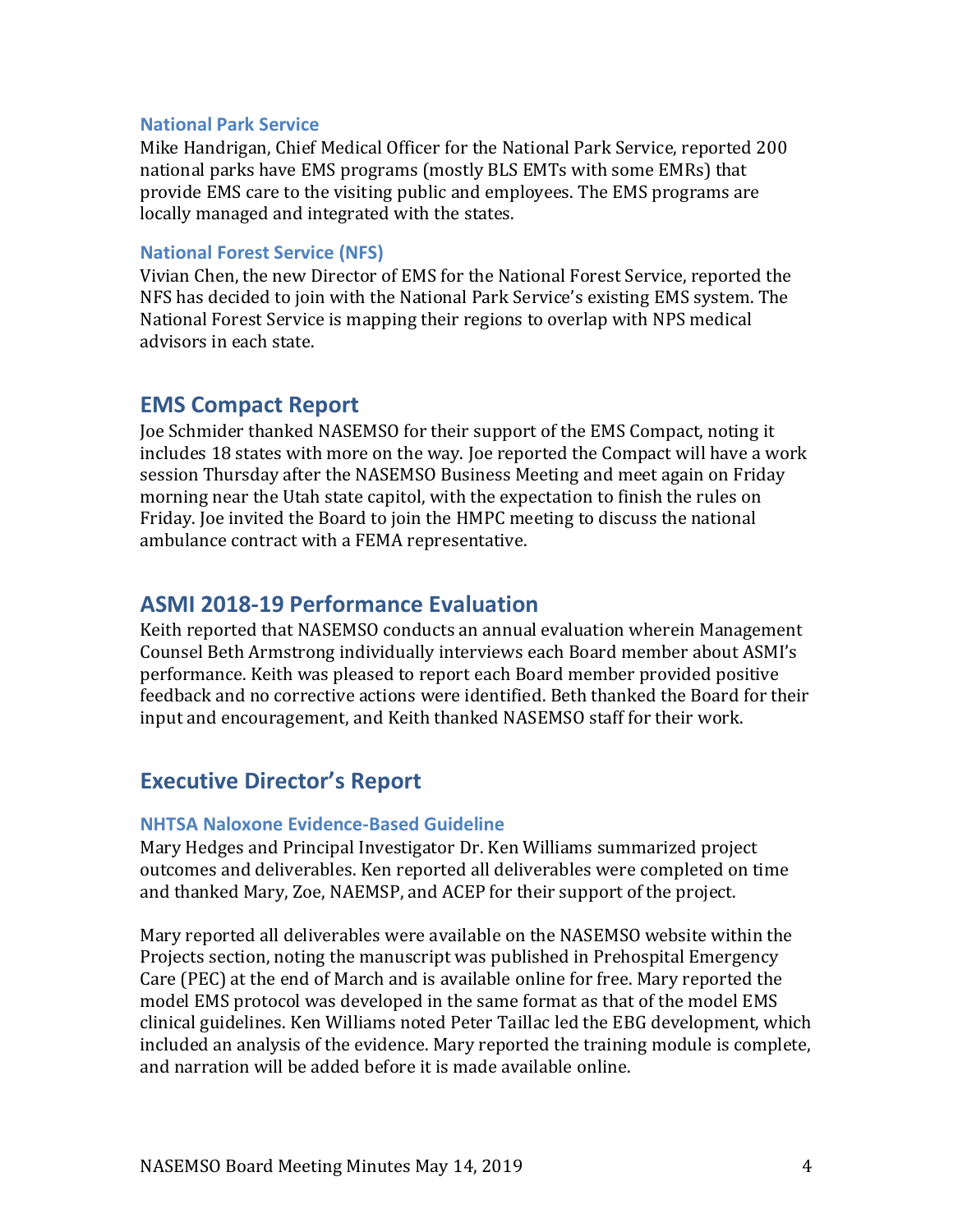#### **NEPS**

Dia Gainor reported this cooperative agreement with NHTSA currently involves two tasks: a national EMS assessment and time sensitive systems of care. Dia reported that a no-cost extension (NCE) request was submitted to NHTSA on Thursday, noting more state responses to the assessment will be necessary to complete the graphical analysis and convene the workgroup that will review the final draft. Further, the time sensitive systems of care deliverables will require in-person work at the regional meetings, which were scheduled later than the current contract end date. Joe House and Wayne Denny suggested Dia enlist regional chairs to chase down non-responding states.

**ACTION:** NASEMSO staff will send a list of non-responding states to the Regions for follow-up.

## **Fatigue in EMS**

Kathy Robinson reported that staff changes within the NHTSA Office of Behavioral Safety Research resulted in a change to the Fatigue COR. Kathy reported NASEMSO was awaiting NHTSA review of the modules and budget approval to conduct the experimental study.

#### **Baylor EIIC**

Rachael Alter noted no updates since the April 2019 Board meeting.

#### **Safe Transport of Children**

Kathy Robinson reported that Stryker has made \$25,000 available to support the Safe Transport of Children project.

## **Action Items**

## **NASEMSO Bylaws Revision**

Keith noted the traditional procedure of bylaws revision includes an EC recommendation to the Board, followed by a Board recommendation to the membership for approval.

Andy Gienapp noted the bylaws do not specify the procedure for Council and Region elections and officer transitions, and Keith suggested the Policies and Procedures manual can accommodate such language.

- **ACTION:** Andy Gienapp moved, and Wayne Denny seconded, that the distributed bylaws should be presented to the membership for approval. The motion passed unanimously.
- **ACTION:** NASEMSO staff will draft language describing Council/Region elections and officer transitions for inclusion in the NASEMSO Policies & Procedures manual.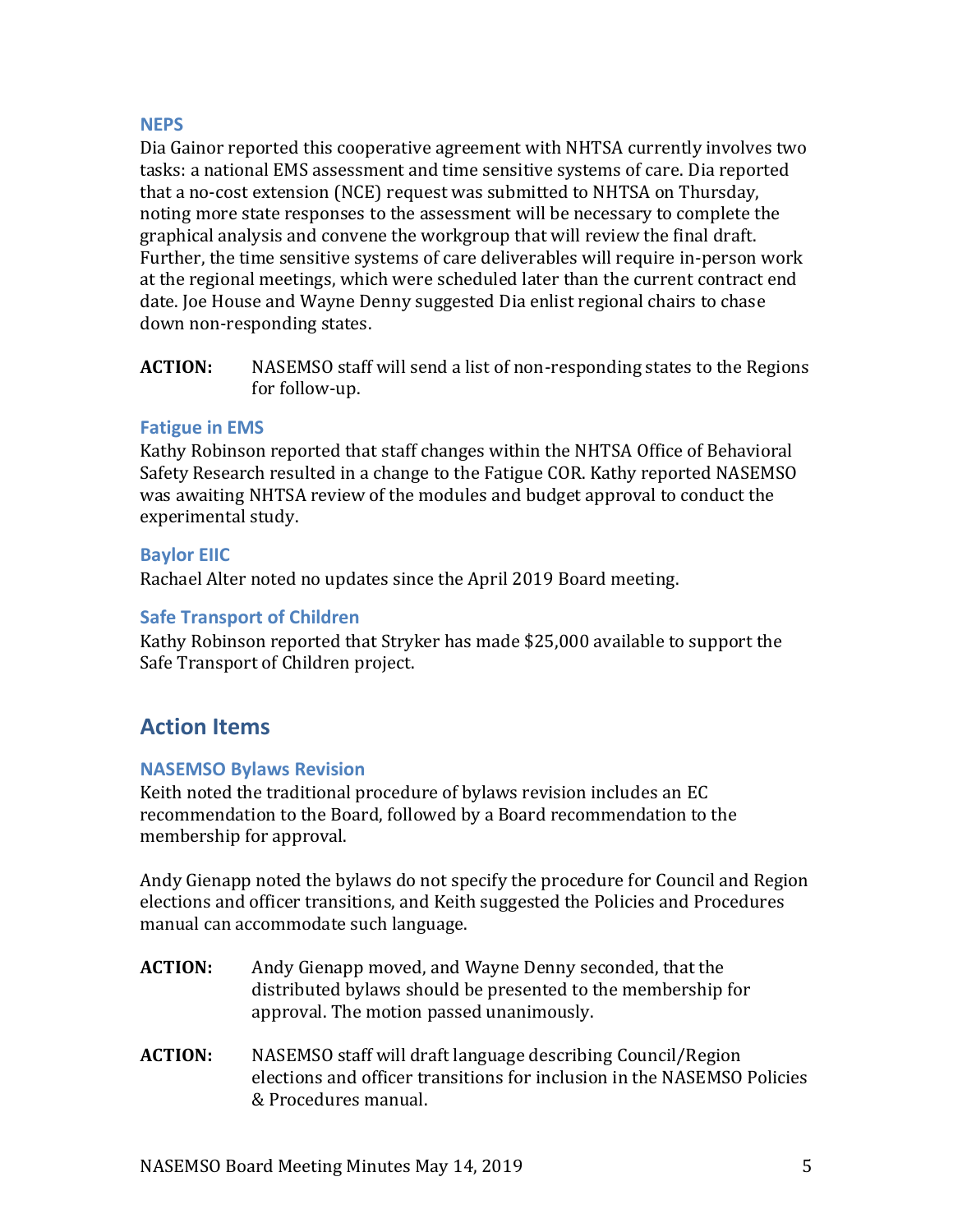## **Member Categories**

Kathy Robinson reported on the proposed changes to the NASEMSO membership entitlements for several categories; no changes are being proposed to the state EMS office membership dues or benefits.

Kathy pointed out adjustments to Council and Committee access, noting that associate memberships will have unlimited access to Committees; observation access to Councils; and no vote in Councils. Kathy reported the biggest proposed change is an increase in corporate membership dues (which have not increased in ten years) to equal state EMS office dues. Kathy noted that states have 8 members while corporate memberships include 2 representatives. Kathy reported the sponsorship levels have been stratified in response to the Executive Committee's December 2018 request to stratify corporate engagement.

**ACTION:** Gary Brown moved, and Alisa Williams seconded, that the proposed changes to the membership categories should be implemented. The motion passed unanimously.

## **International Board of Specialty Certification (IBSC) Request**

Kathy Robinson reminded the NASEMSO Board of its prior decision to postpone engagement with the IBSC until their examination was accredited. They have since secured accreditation.

**ACTION:** Steve McCoy moved, and Alisa Williams seconded, that NASEMSO should appoint a representative to the IBSC Board. The motion passed unanimously.

## **Safe Transport of Children Project Proposal**

Dia Gainor presented for Board approval NASEMSO's proposal to develop crash test standards for children under the age of 13, noting the budget was developed to be scalable in the event of multiple funding sources.

Dia noted the distributed proposal had not yet been pitched to any funders, but NASEMSO has solicited donations to support proposal development. Dia reported the New Jersey and Virginia EMSC programs have contributed to the effort, and Rachael confirmed other states expressed interest in supporting the effort during the PECC meeting. Dia asked Board members to suggest potential funding sources to Dia, Rachael, or Zoe.

**ACTION:** Andy Gienapp moved, and Morgan Scaggs seconded, to approve the proposal for distribution to prospective funding sources. The motion passed unanimously.

## **Adoption of Policy Regarding Surveying NASEMSO Members**

Keith reported NASEMSO receives frequent requests to distribute surveys to our members, and it is undesirable to overburden our members or distribute surveys that are not properly vetted. Dia suggested amending the Policies and Procedures